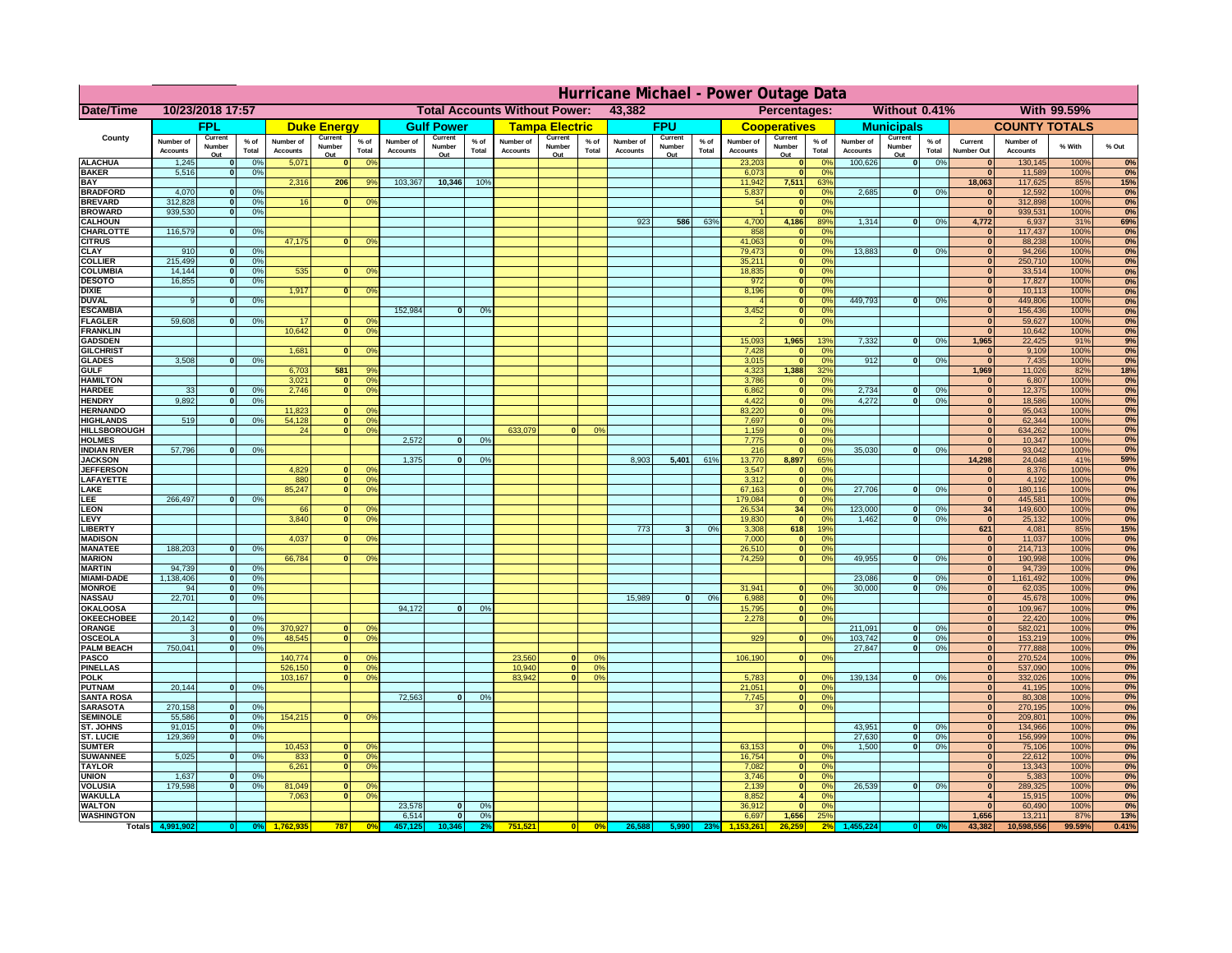# 10/23/2018 5:58 PM Hurricane Michael

| <b>Power Provider</b>                   | <b>County</b>       | <b>Number of Customers</b> | <b>Current Number Out</b> | <b>Outage Percentage</b> | <b>Estimated Restore Time</b> |
|-----------------------------------------|---------------------|----------------------------|---------------------------|--------------------------|-------------------------------|
|                                         |                     |                            |                           |                          |                               |
| <b>Gulf Power Company</b>               | BAY                 | 103,367                    | 10,346                    | 10.01%                   | 48                            |
| West Florida Electric Cooperative, Inc. | <b>JACKSON</b>      | 13,723                     | 8,850                     | 64.49%                   | >5 days                       |
| Gulf Coast Electric Cooperative, Inc.   | BAY                 | 11,942                     | 7,511                     | 62.90%                   | >5 days                       |
| Florida Public Utilities Corporation    | <b>JACKSON</b>      | 8,903                      | 5,401                     | 60.66%                   | >5 days                       |
| West Florida Electric Cooperative, Inc. | CALHOUN             | 2,852                      | 2,497                     | 87.55%                   | >5 days                       |
| Talquin Electric Cooperative, Inc.      | GADSDEN             | 15,093                     | 1,965                     | 13.02%                   | 72                            |
| Gulf Coast Electric Cooperative, Inc.   |                     |                            |                           | 91.40%                   |                               |
|                                         | CALHOUN             | 1,848                      | 1,689                     |                          | >5 days                       |
| West Florida Electric Cooperative, Inc. | WASHINGTON          | 4,260                      | 1,547                     | 36.31%                   | >5 days                       |
| Gulf Coast Electric Cooperative, Inc.   | <b>GULF</b>         | 4,323                      | 1,388                     | 32.11%                   | >5 days                       |
| Talquin Electric Cooperative, Inc.      | <b>LIBERTY</b>      | 3,308                      | 618                       | 18.68%                   | >5 days                       |
| Florida Public Utilities Corporation    | <b>CALHOUN</b>      | 923                        | 586                       | 63.49%                   | >5 days                       |
| Duke Energy                             | <b>GULF</b>         | 6,703                      | 581                       | 8.67%                    | TBD                           |
| <b>Duke Energy</b>                      | BAY                 | 2,316                      | 206                       | 8.89%                    | TBD                           |
|                                         |                     |                            |                           |                          |                               |
| Gulf Coast Electric Cooperative, Inc.   | WASHINGTON          | 2,437                      | 109                       | 4.47%                    | >5 days                       |
| Gulf Coast Electric Cooperative, Inc.   | <b>JACKSON</b>      | 47                         | 47                        | 100.00%                  | >5 days                       |
| Talquin Electric Cooperative, Inc.      | LEON                | 26,534                     | 34                        | 0.13%                    | 48                            |
| Talquin Electric Cooperative, Inc.      | <b>WAKULLA</b>      | 8,852                      | $\overline{4}$            | 0.05%                    | 24                            |
| Florida Public Utilities Corporation    | <b>LIBERTY</b>      | 773                        | 3                         | 0.39%                    | >5 days                       |
| Central Florida Electric Cooperative    | <b>ALACHUA</b>      | 875                        | $\mathbf 0$               | 0.00%                    | TBD                           |
|                                         |                     |                            |                           |                          |                               |
| Central Florida Electric Cooperative    | <b>DIXIE</b>        | 7,595                      | 0                         | 0.00%                    | <b>TBD</b>                    |
| Central Florida Electric Cooperative    | <b>GILCHRIST</b>    | 7,424                      | $\mathbf 0$               | 0.00%                    | Restored                      |
| Central Florida Electric Cooperative    | LAFAYETTE           | 9                          | 0                         | 0.00%                    | TBD                           |
| Central Florida Electric Cooperative    | LEVY                | 17,513                     | $\mathbf 0$               | 0.00%                    | Restored                      |
| Central Florida Electric Cooperative    | <b>MARION</b>       | 9                          | 0                         | 0.00%                    | <b>TBD</b>                    |
| Chattahoochee Electric                  | <b>GADSDEN</b>      | 1,173                      | $\mathbf 0$               | 0.00%                    | Restored                      |
|                                         |                     |                            |                           |                          |                               |
| Choctawhatchee Electric Cooperative     | <b>HOLMES</b>       | 293                        | 0                         | 0.00%                    | Restored                      |
| Choctawhatchee Electric Cooperative     | <b>OKALOOSA</b>     | 15,795                     | $\mathbf 0$               | 0.00%                    | Restored                      |
| Choctawhatchee Electric Cooperative     | <b>SANTA ROSA</b>   | 201                        | 0                         | 0.00%                    | Restored                      |
| Choctawhatchee Electric Cooperative     | <b>WALTON</b>       | 36,812                     | $\mathbf 0$               | 0.00%                    | Restored                      |
| City of Alachua                         | <b>ALACHUA</b>      | 4,426                      | 0                         | 0.00%                    | <b>TBD</b>                    |
| City of Bartow                          | <b>POLK</b>         | 11,790                     | $\mathbf 0$               | 0.00%                    | <b>TBD</b>                    |
|                                         |                     |                            |                           |                          |                               |
| City of Blountstown                     | CALHOUN             | 1,314                      | 0                         | 0.00%                    | Restored                      |
| City of Bushnell                        | <b>SUMTER</b>       | 1,500                      | $\mathbf 0$               | 0.00%                    | <b>TBD</b>                    |
| City of Clewiston                       | <b>HENDRY</b>       | 4,272                      | 0                         | 0.00%                    | TBD                           |
| City of Fort Meade                      | <b>POLK</b>         | 2,379                      | $\mathbf 0$               | 0.00%                    | <b>TBD</b>                    |
| City of Havana                          | GADSDEN             | 1,391                      | 0                         | 0.00%                    | Restored                      |
| City of Leesburg                        | LAKE                | 22,000                     | $\mathbf 0$               | 0.00%                    | <b>TBD</b>                    |
|                                         |                     |                            |                           |                          |                               |
| City of Moore Haven                     | <b>GLADES</b>       | 912                        | 0                         | 0.00%                    | TBD                           |
| City of Mount Dora                      | LAKE                | 5,706                      | $\mathbf 0$               | 0.00%                    | <b>TBD</b>                    |
| City of Newberry                        | <b>ALACHUA</b>      | 1,727                      | 0                         | 0.00%                    | TBD                           |
| City of Quincy                          | <b>GADSDEN</b>      | 4,768                      | $\mathbf 0$               | 0.00%                    | Restored                      |
| City of Starke                          | <b>BRADFORD</b>     | 2,685                      | $\pmb{0}$                 | 0.00%                    | TBD                           |
| City of Tallahassee                     | <b>LEON</b>         | 123,000                    | $\mathbf 0$               | 0.00%                    | Restored                      |
|                                         |                     |                            | 0                         |                          |                               |
| City of Vero Beach                      | <b>INDIAN RIVER</b> | 35,030                     |                           | 0.00%                    | TBD                           |
| City of Wauchula                        | <b>HARDEE</b>       | 2,734                      | $\mathbf 0$               | 0.00%                    | <b>TBD</b>                    |
| City of Williston                       | LEVY                | 1,462                      | 0                         | 0.00%                    | TBD                           |
| City of Winter Park                     | ORANGE              | 13,941                     | $\mathbf 0$               | 0.00%                    | <b>TBD</b>                    |
| Clay Electric Cooperative               | <b>ALACHUA</b>      | 22,328                     | 0                         | 0.00%                    | TBD                           |
| Clay Electric Cooperative               | <b>BAKER</b>        | 2,476                      | $\pmb{0}$                 | 0.00%                    | <b>TBD</b>                    |
|                                         |                     |                            |                           |                          |                               |
| Clay Electric Cooperative               | <b>BRADFORD</b>     | 5,837                      | 0                         | 0.00%                    | TBD                           |
| Clay Electric Cooperative               | <b>CLAY</b>         | 79,473                     | $\pmb{0}$                 | 0.00%                    | <b>TBD</b>                    |
| Clay Electric Cooperative               | COLUMBIA            | 16,922                     | 0                         | 0.00%                    | TBD                           |
| Clay Electric Cooperative               | <b>DUVAL</b>        | $\overline{4}$             | $\pmb{0}$                 | 0.00%                    | <b>TBD</b>                    |
| Clay Electric Cooperative               | <b>FLAGLER</b>      | $\overline{2}$             | 0                         | 0.00%                    | TBD                           |
| Clay Electric Cooperative               | <b>GILCHRIST</b>    | $\overline{4}$             | $\pmb{0}$                 | 0.00%                    | <b>TBD</b>                    |
| Clay Electric Cooperative               | LAKE                | 2,239                      | 0                         | 0.00%                    | TBD                           |
|                                         |                     |                            |                           |                          |                               |
| Clay Electric Cooperative               | LEVY                | 712                        | $\pmb{0}$                 | 0.00%                    | <b>TBD</b>                    |
| Clay Electric Cooperative               | <b>MARION</b>       | 16,301                     | 0                         | 0.00%                    | TBD                           |
| Clay Electric Cooperative               | PUTNAM              | 21,051                     | $\pmb{0}$                 | 0.00%                    | TBD                           |
| Clay Electric Cooperative               | SUWANNEE            | 5                          | 0                         | 0.00%                    | TBD                           |
| Clay Electric Cooperative               | <b>UNION</b>        | 3,746                      | $\pmb{0}$                 | 0.00%                    | TBD                           |
| Clay Electric Cooperative               | VOLUSIA             | 2,139                      | 0                         | 0.00%                    | TBD                           |
| <b>Duke Energy</b>                      | <b>ALACHUA</b>      | 5,071                      | $\pmb{0}$                 | 0.00%                    | Restored                      |
|                                         |                     |                            |                           |                          |                               |
| Duke Energy                             | <b>BREVARD</b>      | 16                         | 0                         | 0.00%                    | Restored                      |
| <b>Duke Energy</b>                      | <b>CITRUS</b>       | 47,175                     | $\pmb{0}$                 | 0.00%                    | Restored                      |
| Duke Energy                             | COLUMBIA            | 535                        | 0                         | 0.00%                    | Restored                      |
| <b>Duke Energy</b>                      | <b>DIXIE</b>        | 1,917                      | $\pmb{0}$                 | 0.00%                    | Restored                      |
| Duke Energy                             | <b>FLAGLER</b>      | 17                         | 0                         | 0.00%                    | Restored                      |
| <b>Duke Energy</b>                      | <b>FRANKLIN</b>     | 10,642                     | $\pmb{0}$                 | 0.00%                    | Restored                      |
| Duke Energy                             | <b>GILCHRIST</b>    | 1,681                      | 0                         | 0.00%                    | Restored                      |
|                                         |                     |                            |                           |                          |                               |
| <b>Duke Energy</b>                      | <b>HAMILTON</b>     | 3,021                      | $\mathbf 0$               | 0.00%                    | Restored                      |
| Duke Energy                             | HARDEE              | 2,746                      | 0                         | 0.00%                    | Restored                      |
| <b>Duke Energy</b>                      | <b>HERNANDO</b>     | 11,823                     | $\pmb{0}$                 | 0.00%                    | Restored                      |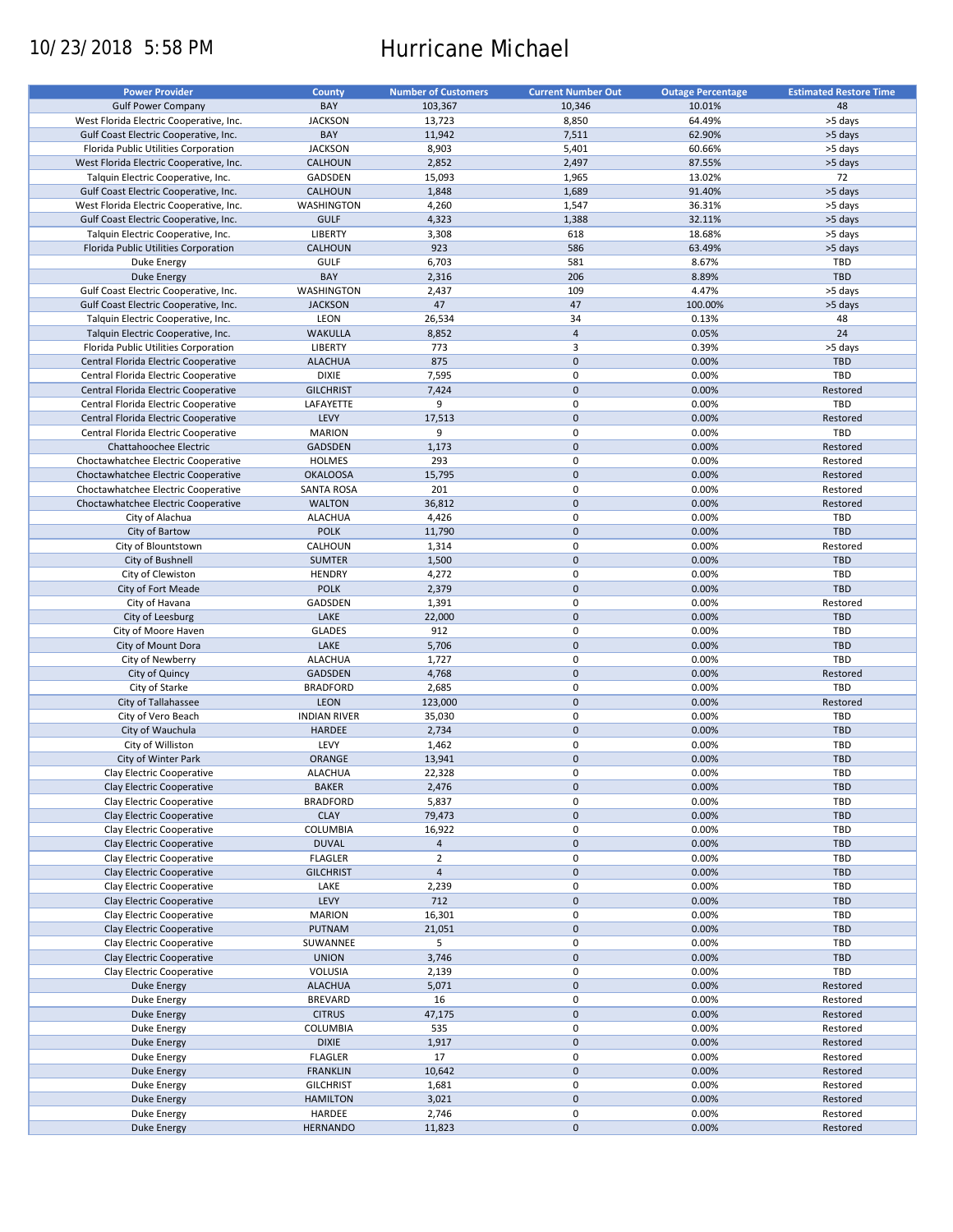### 10/23/2018 5:58 PM Hurricane Michael

| Duke Energy                                        | <b>HIGHLANDS</b>    | 54,128       | $\mathbf 0$ | 0.00% | Restored   |
|----------------------------------------------------|---------------------|--------------|-------------|-------|------------|
| <b>Duke Energy</b>                                 | HILLSBOROUGH        | 24           | $\mathbf 0$ | 0.00% | Restored   |
| Duke Energy                                        | <b>JEFFERSON</b>    | 4,829        | 0           | 0.00% | Restored   |
|                                                    |                     |              | $\mathbf 0$ |       |            |
| <b>Duke Energy</b>                                 | LAFAYETTE           | 880          |             | 0.00% | Restored   |
| Duke Energy                                        | LAKE                | 85,247       | 0           | 0.00% | Restored   |
| <b>Duke Energy</b>                                 | LEON                | 66           | $\mathbf 0$ | 0.00% | Restored   |
| Duke Energy                                        | LEVY                | 3,840        | 0           | 0.00% | Restored   |
|                                                    |                     |              |             |       |            |
| <b>Duke Energy</b>                                 | <b>MADISON</b>      | 4,037        | $\mathbf 0$ | 0.00% | Restored   |
| Duke Energy                                        | <b>MARION</b>       | 66,784       | 0           | 0.00% | Restored   |
| Duke Energy                                        | ORANGE              | 370,927      | $\mathbf 0$ | 0.00% | Restored   |
|                                                    |                     |              |             |       |            |
| Duke Energy                                        | <b>OSCEOLA</b>      | 48,545       | 0           | 0.00% | Restored   |
| Duke Energy                                        | PASCO               | 140,774      | $\mathbf 0$ | 0.00% | Restored   |
| Duke Energy                                        | PINELLAS            | 526,150      | $\mathbf 0$ | 0.00% | Restored   |
| Duke Energy                                        | <b>POLK</b>         | 103,167      | $\mathbf 0$ | 0.00% | Restored   |
|                                                    |                     |              |             |       |            |
| Duke Energy                                        | SEMINOLE            | 154,215      | $\pmb{0}$   | 0.00% | Restored   |
| <b>Duke Energy</b>                                 | <b>SUMTER</b>       | 10,453       | $\mathbf 0$ | 0.00% | Restored   |
| Duke Energy                                        | SUWANNEE            | 833          | $\pmb{0}$   | 0.00% | Restored   |
|                                                    |                     |              | $\mathbf 0$ |       |            |
| <b>Duke Energy</b>                                 | <b>TAYLOR</b>       | 6,261        |             | 0.00% | Restored   |
| Duke Energy                                        | VOLUSIA             | 81,049       | $\pmb{0}$   | 0.00% | Restored   |
| <b>Duke Energy</b>                                 | <b>WAKULLA</b>      | 7,063        | $\mathbf 0$ | 0.00% | Restored   |
| Escambia River Electric Cooperative, Inc.          | <b>ESCAMBIA</b>     | 3,452        | $\pmb{0}$   | 0.00% | <b>TBD</b> |
|                                                    |                     |              |             |       |            |
| Escambia River Electric Cooperative, Inc.          | <b>SANTA ROSA</b>   | 7,544        | $\mathbf 0$ | 0.00% | <b>TBD</b> |
| Florida Keys Electric Cooperative                  | <b>MONROE</b>       | 31,941       | $\pmb{0}$   | 0.00% | <b>TBD</b> |
| Florida Power and Light Company                    | <b>ALACHUA</b>      | 1,245        | $\mathbf 0$ | 0.00% | <b>TBD</b> |
|                                                    |                     |              |             |       |            |
| Florida Power and Light Company                    | <b>BAKER</b>        | 5,516        | $\mathbf 0$ | 0.00% | <b>TBD</b> |
| Florida Power and Light Company                    | <b>BRADFORD</b>     | 4,070        | $\pmb{0}$   | 0.00% | <b>TBD</b> |
| Florida Power and Light Company                    | <b>BREVARD</b>      | 312,828      | $\mathbf 0$ | 0.00% | TBD        |
|                                                    |                     |              |             |       |            |
| Florida Power and Light Company                    | <b>BROWARD</b>      | 939,530      | $\pmb{0}$   | 0.00% | <b>TBD</b> |
| Florida Power and Light Company                    | CHARLOTTE           | 116,579      | $\mathbf 0$ | 0.00% | TBD        |
| Florida Power and Light Company                    | <b>CLAY</b>         | 910          | $\pmb{0}$   | 0.00% | <b>TBD</b> |
| Florida Power and Light Company                    | <b>COLLIER</b>      | 215,499      | $\pmb{0}$   | 0.00% | <b>TBD</b> |
|                                                    |                     |              |             |       |            |
| Florida Power and Light Company                    | <b>COLUMBIA</b>     | 14,144       | $\pmb{0}$   | 0.00% | <b>TBD</b> |
| Florida Power and Light Company                    | <b>DESOTO</b>       | 16,855       | 0           | 0.00% | TBD        |
| Florida Power and Light Company                    | <b>DUVAL</b>        | 9            | $\mathbf 0$ | 0.00% | <b>TBD</b> |
|                                                    |                     |              |             |       |            |
| Florida Power and Light Company                    | <b>FLAGLER</b>      | 59,608       | 0           | 0.00% | TBD        |
| Florida Power and Light Company                    | <b>GLADES</b>       | 3,508        | $\pmb{0}$   | 0.00% | <b>TBD</b> |
| Florida Power and Light Company                    | HARDEE              | 33           | $\pmb{0}$   | 0.00% | TBD        |
| Florida Power and Light Company                    | <b>HENDRY</b>       | 9,892        | $\pmb{0}$   | 0.00% | <b>TBD</b> |
|                                                    |                     |              |             |       |            |
| Florida Power and Light Company                    | <b>HIGHLANDS</b>    | 519          | $\pmb{0}$   | 0.00% | <b>TBD</b> |
| Florida Power and Light Company                    | <b>INDIAN RIVER</b> | 57,796       | $\mathbf 0$ | 0.00% | <b>TBD</b> |
| Florida Power and Light Company                    | LEE                 | 266,497      | $\pmb{0}$   | 0.00% | TBD        |
|                                                    |                     |              |             |       |            |
| Florida Power and Light Company                    | MANATEE             | 188,203      | $\pmb{0}$   | 0.00% | <b>TBD</b> |
| Florida Power and Light Company                    | <b>MARTIN</b>       | 94,739       | $\pmb{0}$   | 0.00% | TBD        |
| Florida Power and Light Company                    | MIAMI-DADE          | 1,138,406    | $\mathbf 0$ | 0.00% | <b>TBD</b> |
|                                                    |                     |              |             |       |            |
| Florida Power and Light Company                    | <b>MONROE</b>       | 94           | $\mathbf 0$ | 0.00% | TBD        |
| Florida Power and Light Company                    | NASSAU              | 22,701       | $\mathbf 0$ | 0.00% | <b>TBD</b> |
| Florida Power and Light Company                    | OKEECHOBEE          | 20,142       | 0           | 0.00% | <b>TBD</b> |
|                                                    | <b>ORANGE</b>       |              |             |       |            |
| Florida Power and Light Company                    |                     | $\mathbf{3}$ | $\mathbf 0$ | 0.00% | <b>TBD</b> |
| Florida Power and Light Company                    | <b>OSCEOLA</b>      | 3            | $\mathbf 0$ | 0.00% | TBD        |
| Florida Power and Light Company                    | PALM BEACH          | 750,041      | $\pmb{0}$   | 0.00% | TBD        |
|                                                    |                     |              |             |       | TBD        |
| Florida Power and Light Company                    | PUTNAM              | 20,144       | 0           | 0.00% |            |
| Florida Power and Light Company                    | SARASOTA            | 270,158      | $\mathbf 0$ | 0.00% | <b>TBD</b> |
| Florida Power and Light Company                    | SEMINOLE            | 55,586       | 0           | 0.00% | TBD        |
| Florida Power and Light Company                    | ST. JOHNS           | 91,015       | 0           | 0.00% | TBD        |
|                                                    |                     |              |             | 0.00% | TBD        |
|                                                    |                     |              |             |       |            |
| Florida Power and Light Company                    | ST. LUCIE           | 129,369      | 0           |       |            |
| Florida Power and Light Company                    | SUWANNEE            | 5,025        | $\pmb{0}$   | 0.00% | <b>TBD</b> |
|                                                    |                     |              |             |       |            |
| Florida Power and Light Company                    | <b>UNION</b>        | 1,637        | 0           | 0.00% | TBD        |
| Florida Power and Light Company                    | <b>VOLUSIA</b>      | 179,598      | 0           | 0.00% | <b>TBD</b> |
| Florida Public Utilities Corporation               | NASSAU              | 15,989       | 0           | 0.00% | Restored   |
| Fort Pierce Utilities Authority                    | ST. LUCIE           | 27,630       | $\pmb{0}$   | 0.00% | <b>TBD</b> |
|                                                    |                     |              |             |       |            |
| Gainesville (Gainesville Regional Utilities - GRU) | <b>ALACHUA</b>      | 94,473       | 0           | 0.00% | TBD        |
| Glades Electric Cooperative, Inc.                  | <b>GLADES</b>       | 3,015        | $\pmb{0}$   | 0.00% | <b>TBD</b> |
| Glades Electric Cooperative, Inc.                  | HARDEE              | 0            | $\pmb{0}$   |       | TBD        |
|                                                    |                     |              |             |       |            |
| Glades Electric Cooperative, Inc.                  | <b>HENDRY</b>       | 3,530        | $\pmb{0}$   | 0.00% | <b>TBD</b> |
| Glades Electric Cooperative, Inc.                  | <b>HIGHLANDS</b>    | 7,321        | $\pmb{0}$   | 0.00% | TBD        |
| Glades Electric Cooperative, Inc.                  | <b>OKEECHOBEE</b>   | 2,278        | $\pmb{0}$   | 0.00% | <b>TBD</b> |
|                                                    |                     |              |             |       | <b>TBD</b> |
| Green Cove Springs Electric                        | <b>CLAY</b>         | 3,889        | $\pmb{0}$   | 0.00% |            |
| Gulf Coast Electric Cooperative, Inc.              | <b>WALTON</b>       | 100          | $\pmb{0}$   | 0.00% | <b>TBD</b> |
| <b>Gulf Power Company</b>                          | <b>ESCAMBIA</b>     | 152,984      | 0           | 0.00% | Restored   |
| <b>Gulf Power Company</b>                          | <b>HOLMES</b>       | 2,572        | $\pmb{0}$   | 0.00% | Restored   |
|                                                    |                     |              |             |       |            |
| <b>Gulf Power Company</b>                          | <b>JACKSON</b>      | 1,375        | 0           | 0.00% | Restored   |
| <b>Gulf Power Company</b>                          | <b>OKALOOSA</b>     | 94,172       | $\pmb{0}$   | 0.00% | Restored   |
| <b>Gulf Power Company</b>                          | <b>SANTA ROSA</b>   | 72,563       | 0           | 0.00% | Restored   |
| <b>Gulf Power Company</b>                          | <b>WALTON</b>       | 23,578       | $\pmb{0}$   | 0.00% | Restored   |